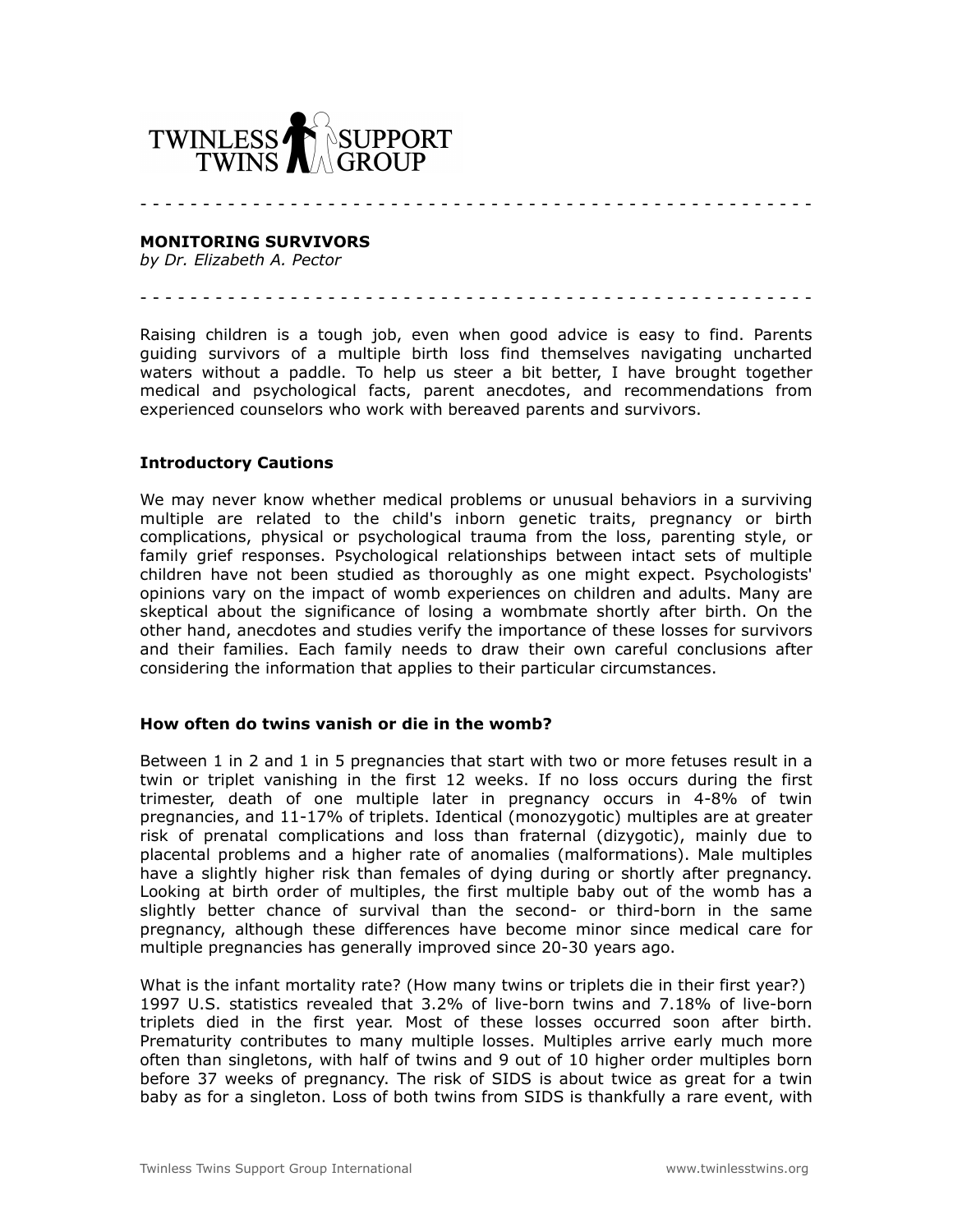fewer than one in 100 families who lose one twin to SIDS at risk of a second heartbreak. Monitoring survivors of a co-twin's SIDS death is still usually recommended as a precaution.

## **Medical Consequences of Twin Loss**

Medical studies show that death of a co-multiple before 16 weeks of gestation generally does not result in any increased risk for the mother, or for the survivor, during pregnancy. A recent study, published in Lancet, revealed that about 20% of surviving multiples are at risk for neurological problems or delayed development if their co-multiple died in the womb. It is unclear how this compares to intact sets of multiples, who are also at greater risk of neurologic problems and developmental delay than singletons. Monochorionic (one-placenta identical) surviving multiples are probably at greatest risk of problems. Small studies have documented some fortunately rare, but serious, side effects in the survivor after a co-twin's death in the womb. These include brain, skin, kidney, gut or lung problems. Luckily, the outlook is very good for most survivors, but it is worthwhile to inform surviving child(ren)'s doctors of these findings so they can be on the lookout for problems in your little ones as they grow. Early intervention with therapy or special education can help children with challenges make great strides.

### **What do we know about multiple interactions in the womb?**

It is important to keep in mind that even genetically identical twins don't have an identical environment, even before birth. Differences in placenta circulation, fluid in the amniotic sac, and position in the uterus make each child's stay in the womb unique. Ultrasound studies can reveal differences in multiples' temperaments by the fourth month of pregnancy, with clear differences even in monozygous ("identical") pairs. Traits shown by each baby in the womb tend to persist after delivery, including tendencies to be active or quiet, to have regular or irregular cycles of movement, and to seek or avoid physical contact. Intriguing ultrasound studies done by Alessandra Piontelli showed that at 10-12 weeks, most monochorionic (one-placenta) twins, who are usually separated by a thin membrane, respond to their neighbor's movements. By 13 weeks, the dizygous (fraternal) multiples start responding to cotwin kicks, and by 15 weeks, all multiples react to stimulation by their wombmates. Patterns of interaction that develop in the womb between multiples tend to remain similar after birth, until about age 2-3, when other factors start to influence the twins' relationship with each other.

Although these observations are meaningful for parents who try to imagine how their children might have interacted, ultrasound findings don't prove the existence of complex prenatal social relationships. We know fetal multiples sense and respond to each other's movements, but we can't know if they interpret these movements as a sign that they have company next door. Detecting emotions such as love, jealousy, or longing for one's co-twin isn't possible with ultrasound. Even newborn twins often are surprisingly indifferent to each other. Some cry when they are placed close together, preferring to have their own separate corners of a crib. We do know that most survivors whose twin or triplet "vanished" in the first trimester would not have been physically aware of their co-twin in the womb before the early miscarriage.

Some mothers who have experienced intrauterine loss of a multiple report a period of peculiar, or increased, activity in the womb around the time one baby died.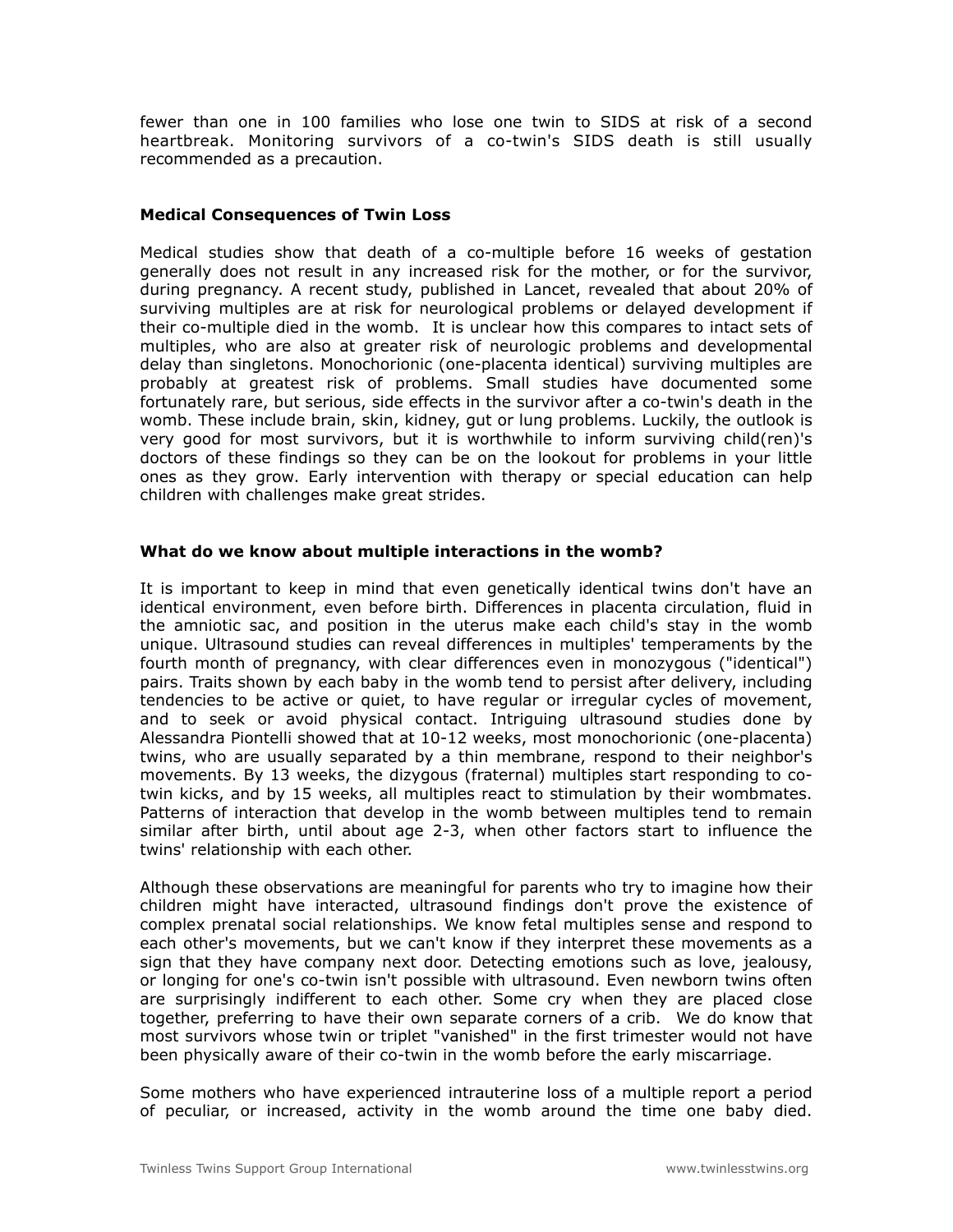Whether this movement was from the baby who died or from the survivor is unknown, and doctors have not discussed such reports in medical literature.

### **Are memories from the womb real and reliable?**

I am aware of children (usually starting about age 4) and many adults who report feeling unusually lonely after early loss of one or more co-multiples in the womb. Some children were never told that a co-twin or other co-multiples existed, yet state they felt sad inside their mother or ask where their twin or sibling is. Some sets of two or more surviving multiples have been overheard by their parents, again around age 4, talking about their memories of the "good ol' days" inside mom, including mention of co-multiples who died. Elizabeth Noble, author of Having Twins, believes she herself is a survivor of the early death of her co-twin in the womb. One mother of surviving multiples is a counselor who uses hypnosis in her practice. She has verified the accuracy of many prenatal or early childhood experiences recounted by her patients. There may be something real in such reports--something that scientific, analytical studies cannot easily identify. However, it is still important to take a careful, skeptical approach, as my counselor acquaintance does, and confirm as much factual detail as possible before drawing any conclusions.

Controversial techniques discussed in Noble's book, including primal therapy and hypnotic regression, produce troubling accounts from patients who "relived," under therapy, prenatal emotional trauma purportedly caused by the death of their co-twin. Prenatal awareness and prenatal memory are just as controversial as the techniques used to explore them. It is important for expectant parents who just learned about the death of a multiple in the womb to try to put these accounts in perspective. Even if there is some truth in tales evoked by hypnotic regression, studies reveal that most adult surviving multiples are psychologically well-adjusted, although some have a very real sense of loneliness or something missing. (More on this later).

## **Selective Reduction, Conjoined Twins, Selective Termination**

Several studies have been done on couples who selectively reduced a high-order multiple pregnancy from three or more fetuses to one or two in hope of a better outcome for the remaining children. These studies show positive psychological outcome in the parents, and no obvious difficulties in early childhood for the liveborn children. Several sole surviving conjoined twins whose co-twin died during or after separation surgery have also been reported to have satisfactory psychological adjustment, although questions sometimes arise about their unique birth, surgeries and co-twin's death. Psychological studies of surviving co-multiples born after selective termination of one abnormal fetus have not been done, but it is reasonable to expect the outcome would be every bit as positive as the preceding two situations. Careful counseling of parents in all of these situations before any procedures are undertaken is imperative so they can be as knowledgeable as possible about the possible physical and psychological outcomes of any proposed treatments.

#### **How can parental grief reactions affect children?**

Most studies of multiple birth loss have focused on the parents' grief reactions to loss. These studies reveal that parents grieve just as intensely for loss of a twin as for loss of a singleton. The grief process is, if anything, more complicated than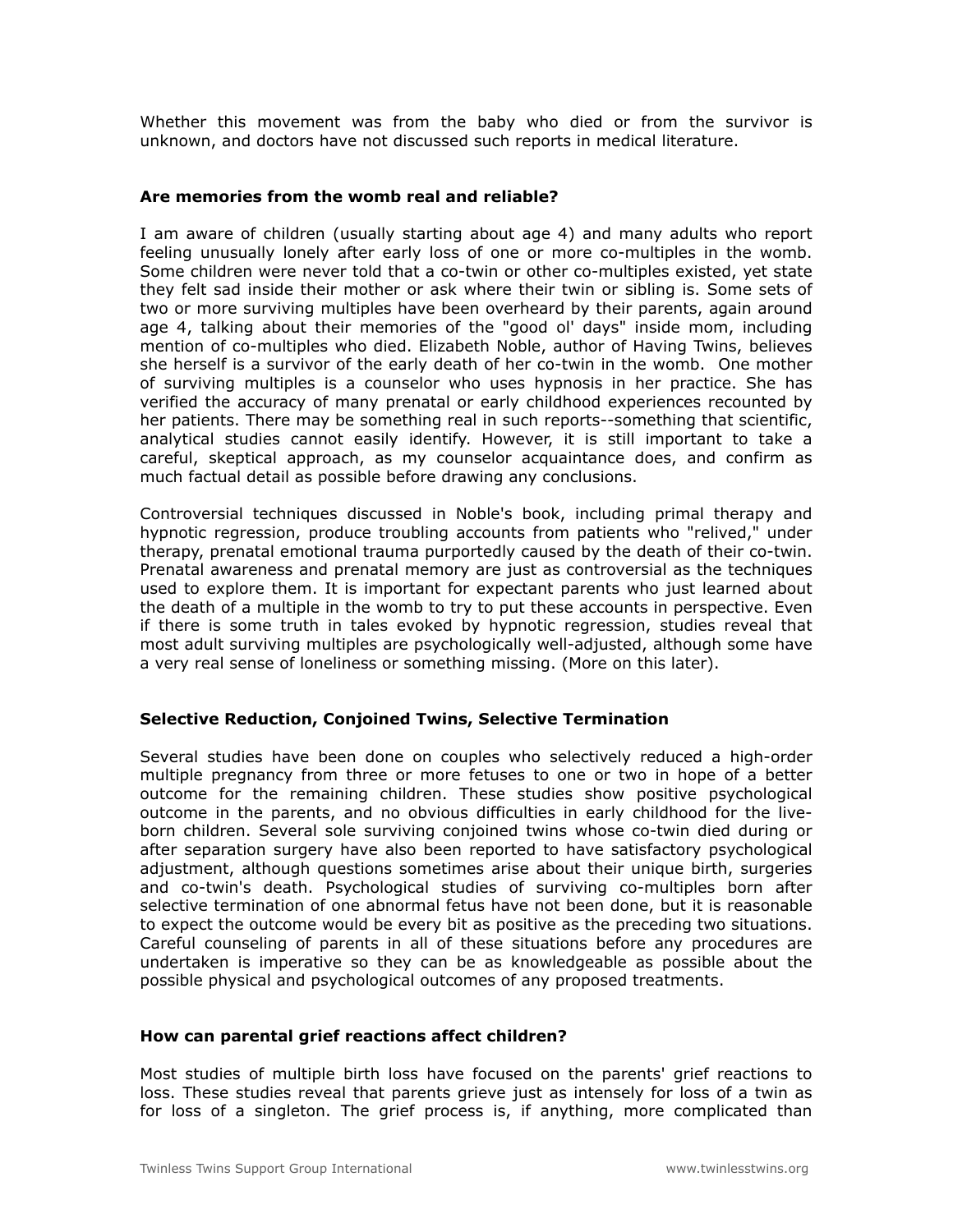singleton loss. One obvious reason for this is that parents are trying to attach to an infant while simultaneously mourning deeply. Parents also are working through the loss of a special type of parenting (raising a full set of multiples together). They may additionally be adapting to other complications such as prematurity and special medical needs in survivors. Parents have been known to reject a surviving child, or alternatively might become smothering, overprotective and unreasonably fear that the survivor will suffer illness or death. As with any child, parents raising surviving multiples must strive to protect their children from infection or injury while still allowing him or her to explore the world, take risks, and learn from their own mistakes.

Parents who have lost a child, those who have been treated for infertility, those raising intact sets of multiples, and those who are raising premature or special needs children are all at greater risk of depression than the average singleton parent. Marital problems are also more likely in these situations. It is important for parents to take steps to enhance their own psychological health. This will prevent overburdening children with issues beyond their understanding, or saddling them with feelings of inadequacy, failure or guilt. Our children cannot, and should not, be our therapists. Some adult survivors report feeling rejected by their parents because they were not the same gender as the child who died, or feeling inadequate because however hard they tried, as a single individual they could never be "twins" to make up for their parents' disappointment. Psychologists, survivors and bereavement organizations reinforce the point that parents need to seek help for their own grief, for the sake of their children's mental and physical health.

It is important to avoid idealizing the child who died. In this regard, referring to a "guardian angel" or "angel twin" might have some negative impact on a surviving twin whose behavior is less than angelic. Many parents believe their deceased child's spirit is guiding their survivor, and I myself have referred to my deceased son being "with the angels and God." However, as children get older and understand our words, we should make sure we're not unintentionally conveying the message that the deceased child is perfect or better than the child who lived.

Finally, it is wise not to burden children with decisions about final disposition of their co-multiple's remains. Parents who have cremated deceased multiples, or have buried them in a "Babyland" section of a cemetery, wonder whether the surviving child should determine when, or where, to scatter ashes or determine a final resting place for the child who died. Some survivors may want to take part in such decisions as adults, but it is probably best to spare younger children from these choices. This issue hasn't been explored in professional literature, but parents have wisely pointed out that it could be unhealthy to keep cremated remains in a survivor's bedroom, or to place them too prominently on a shelf in the home.

## **How do surviving children react to early twin loss as they grow older?**

This question has received surprisingly little attention from researchers. An ongoing study in Australia should give us more answers about the medical and psychological effects of multiple birth loss. Studies of surviving multiples have involved adults who had lost twins at varying ages, and most of them actively responded to researchers' public calls for surviving multiples who wanted to take part in research projects. Virtually all writings about childhood survivors report on small numbers of children. There are important limitations in such data. For example, it is impossible to know without a systematic survey whether surviving twins have imaginary playmates more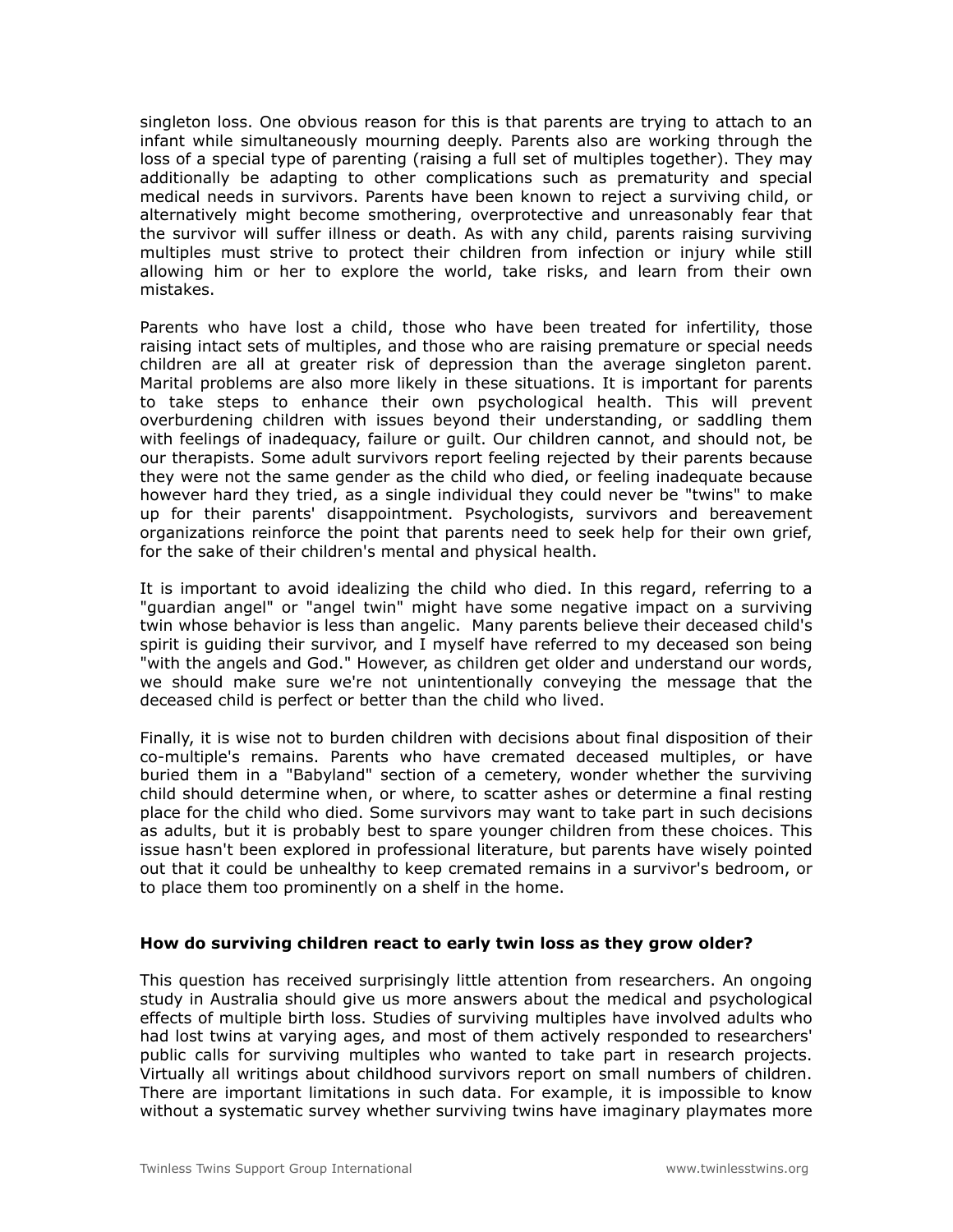often than singleton children. Anecdotal reports might not represent the majority of surviving multiples. Keeping these cautions in mind, the following is a summary of what is known.

Nancy Segal found that female survivors seemed to consider their twins' loss more significant than surviving twin men. Identicals in her study seemed more affected by loss than fraternals. Betty Jean Case and Joan Woodward noted the same trends in their interviews with survivors.

Anecdotes shared by a few dozen parents with me over several years, and reported in print by Dr. Elizabeth Bryan, Elizabeth Noble, Eileen Pearlman and others, indicate that some, but not all, surviving children exhibit behaviors that are typical of children affected by other types of loss and grief. A child's responses will obviously depend on his or her age and ability to understand death and twinship.

Talking with survivors about the loss from the time of birth is recommended by all authorities. Teens who are not told about their twin until adolescence may feel betrayed by their parents' withholding of vital information. However, other children told later about their twin are only vaguely curious about their co-multiples, or even proud of their newfound special history. Adults often find revelation of their twin's death to be a relief, giving them a reason for their lifelong sense of loneliness and incompleteness. When talking to younger children, you can mention the dead child's name, and that you are sad he or she died but also quite joyful that your survivor lived. Dr. Elizabeth Bryan has recommended that parents avoid creating a "shrine" for the child who died, although displaying photos or mementos around the house is a helpful way to maintain awareness of the deceased sibling.

In infancy, according to Dr. Eileen Pearlman, babies tend to absorb the emotions of people around them. It is therefore important for parents to get support for their own grief and to seek help from others to be sure their surviving children's emotional and physical needs are met during the time of the parents' most acute grief.

Some survivors have cried in a uniquely distressed way at the moment of their sibling's death, even if it occurred miles away. Others actually seemed to stabilize when a co-multiple died in NICU. Infant and toddler twins have reportedly been very clingy, sometimes wanting to be held or cuddled more often. A tendency for survivors to seek sleep or cuddling positions that mimic crowding or positioning in the womb have also been noted. Several parents have mentioned that their older infants and toddlers will stand in the crib, staring into space or babbling to the empty room. Mirror fascination starting at an early time in infancy has been noted by many parents, especially those with surviving identical twins. Sleep problems, including night terrors or nightmares, frequent awakening, or wanting to sleep with parents or older siblings has been mentioned by some parents. My son dances with his shadow, as does at least one other survivor I've known.

Consistent, tender loving care is critical for your living multiples in infancy. They depend on you and other adults to meet all their needs, including nourishment, stimulation and affection. This can be hard to provide if you, like some parents, feel distant from your survivor(s), possibly even struggling with feelings of rejection or blame toward them. Try to make sure that someone reliable will help care for your infant's physical and emotional needs if you are unable to do so. This may help minimize the long-term impact of parental grief.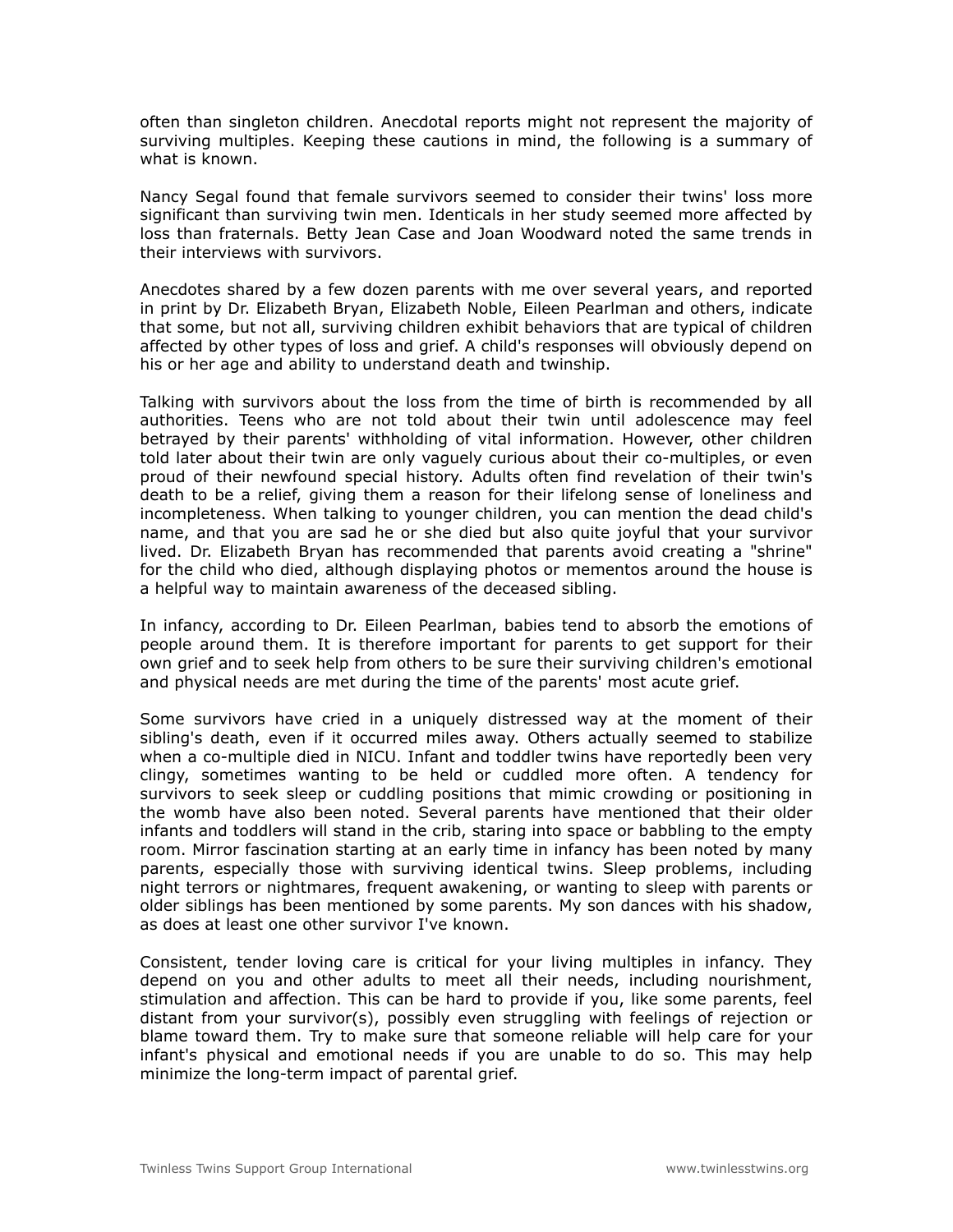Early childhood (three to five years old) is a time when survivors still react strongly to their parents' emotions. They are developing their own identity, show "magical thinking," and cannot understand abstract concepts such as heaven and the permanence of death. Children may think that they caused a death by wishing it, or might think their parents can bring their dead sibling(s) back. They often don't clearly understand what twins are until age 4, 5 or older.

Many parents of 2 - to 7-year-old survivors have observed their survivors playing with a fantasy playmate of the same age and sex as the child who died, even if they hadn't been told of the loss. Some children complain of loneliness or sadness. Dreams about the co-sibling by name (even if parents didn't tell the survivor about the twin who died), and/or sightings of an invisible person or child in the bathtub or on the stairs have been noted. Some solo twins may draw two people in a selfportrait, or one person with parts missing. A few children seem particularly drawn to intact sets of twins in preschool or daycare as best friends and playmates. Others become angry at intact sets or at drawings and photos of twins together, or tend to point out toys with broken or missing parts. Children may ask why their twin can't come visit from heaven to play with them.

## **Children need explanations about death to be as clear as possible.**

Avoid confusing euphemisms, such as explaining that their brother is on a long trip or is sleeping. Try to react neutrally to your child's pretend play and questions about death. Avoid overemphasizing your regrets about not being able to raise all your multiples together. A survivor shouldn't be made to feel she is inadequate because there is only one of her. Play with puppets or toys, and art activities, may help children express feelings about their loss. Picture books and early childhood books about life cycles may be useful. Introduce the topic of twins or multiples and reassure your child he/she is still a multiple, although this should not a major focus in interactions with your young child. Cemetery visits or memorial rituals to honor the deceased twin, can be included in a survivor's life early on, although he/she may not feel sad or understand your own sorrowful feelings.

Middle Childhood (five to nine years old) brings greater understanding of death, although magical thinking is still apparent. School-age children can better understand abstract concepts, and can begin to understand the complicated feelings of parents raising surviving multiples (sadness at loss combined with gladness at having a living child).

Children at this age sometimes want to discuss the facts behind a sibling's death in great detail, often repeatedly, sometimes searching for causes. Survivors may feel guilt, wondering why they survived or if they caused their twin to die. Curiosity about what it would have been like to grow up with a twin might be expressed. They might tell perfect strangers either matter-of-factly or excitedly about their siblings who died at birth, or they might hide the fact from all but a few close friends.

Patience, availability, and willingness to answer your survivor's questions honestly while not blaming him or her for the death are healthy actions. Encourage creative expression of thoughts and feelings in writing or art. Accept your child's decisions about how and when to reveal their history. At this age, two surviving triplets can make their own choice on whether to refer to themselves as twins or as surviving triplets. Visits to a cemetery or memorial offer opportunities for survivors to express their feelings by releasing balloons, or leaving toys, drawings, or poetry. Don't be